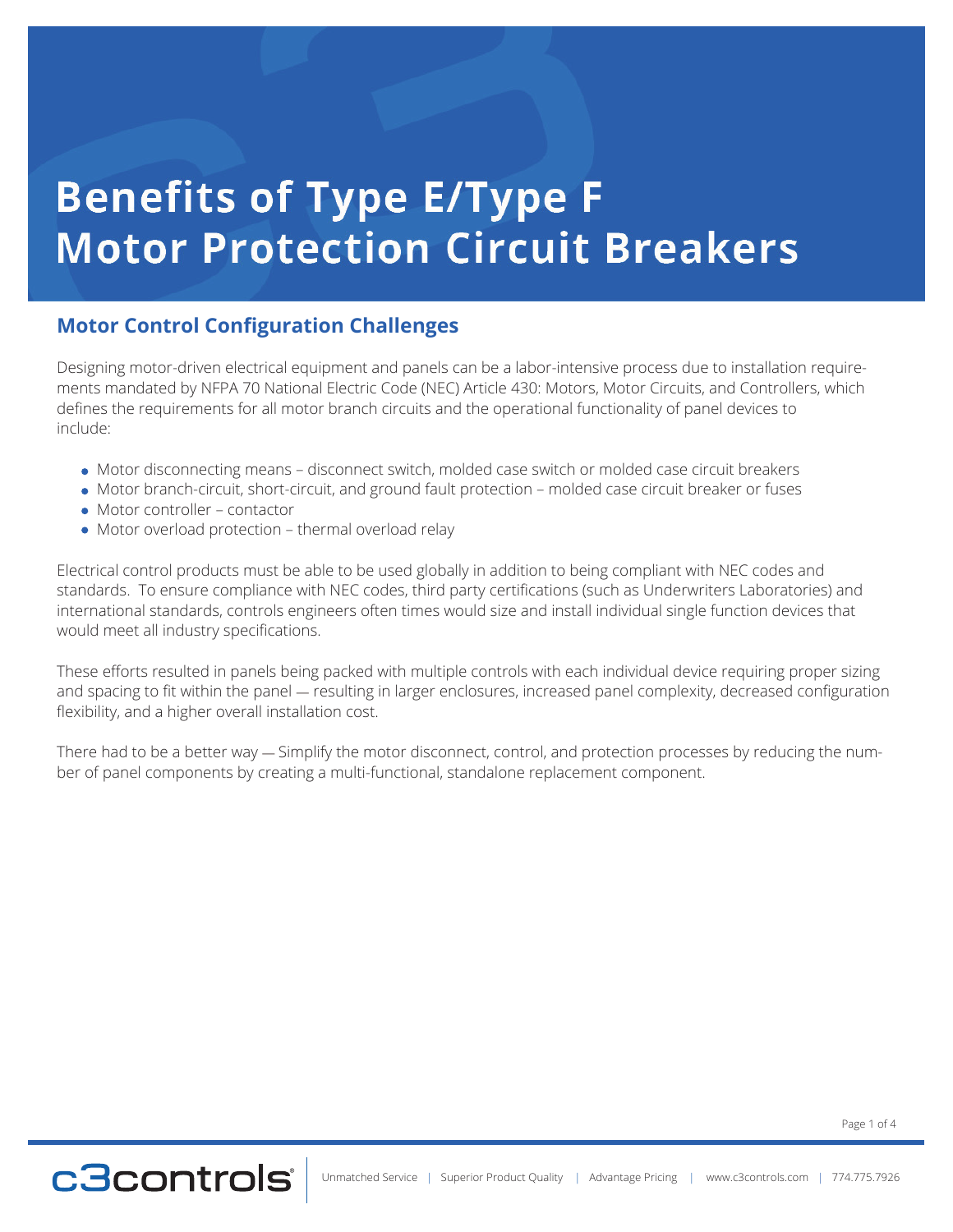The expansion of the IEC motor protection circuit breaker's performance could provide all of the motor protection functions required by NEC Article 430:

|                                                                        | Supply |                                      |  |
|------------------------------------------------------------------------|--------|--------------------------------------|--|
| Motor feeder                                                           |        | Part II<br>430.24,<br>430.25, 430.26 |  |
| Motor feeder<br>short-circuit and<br>ground-fault protection           |        | Part V                               |  |
| Motor disconnecting<br>means                                           |        | Part IX                              |  |
| Motor branch-circuit,<br>short circuit, and<br>ground-fault protection |        | Part IV                              |  |
| Motor circuit conductor                                                |        | Part II                              |  |
| Motor controller                                                       |        | Part VII                             |  |
| Motor control circuits                                                 |        | Part VI                              |  |
| Motor overload protection                                              |        | Part III                             |  |
| Motor                                                                  |        | Part I                               |  |
| Thermal protection                                                     |        | Part III                             |  |
| Secondary controller<br>Secondary conductors                           |        | Part II<br>430.23                    |  |
| Secondary resistor                                                     |        | Part II<br>430.23 and<br>Article 470 |  |

At c3controls, this approach resulted in a UL Listed Type E/Type F combination motor controller, which provides motor disconnecting means, branch-circuit, short-circuit, and ground fault protection as well as motor control and overload protection.

These multi-functional devices come installed with:

- Series 330 thermal and magnetic motor protection circuit breaker (c3controls' catalog number 330-T25)
- Line side terminal barrier (c3controls' catalog number 330-LSTB25)
- Trip indicating auxiliary contact module (c3controls' catalog number 330-STA22S25)

The Type E manual, self-protected combination motor controller was tested with a Series 300 Contactor creating a Series 630 Direct-On-Line Starter, providing the customer with the option to take advantage of the contactor's extended switching life, while simultaneously achieving the required motor disconnect capability and short circuit/overload protection.



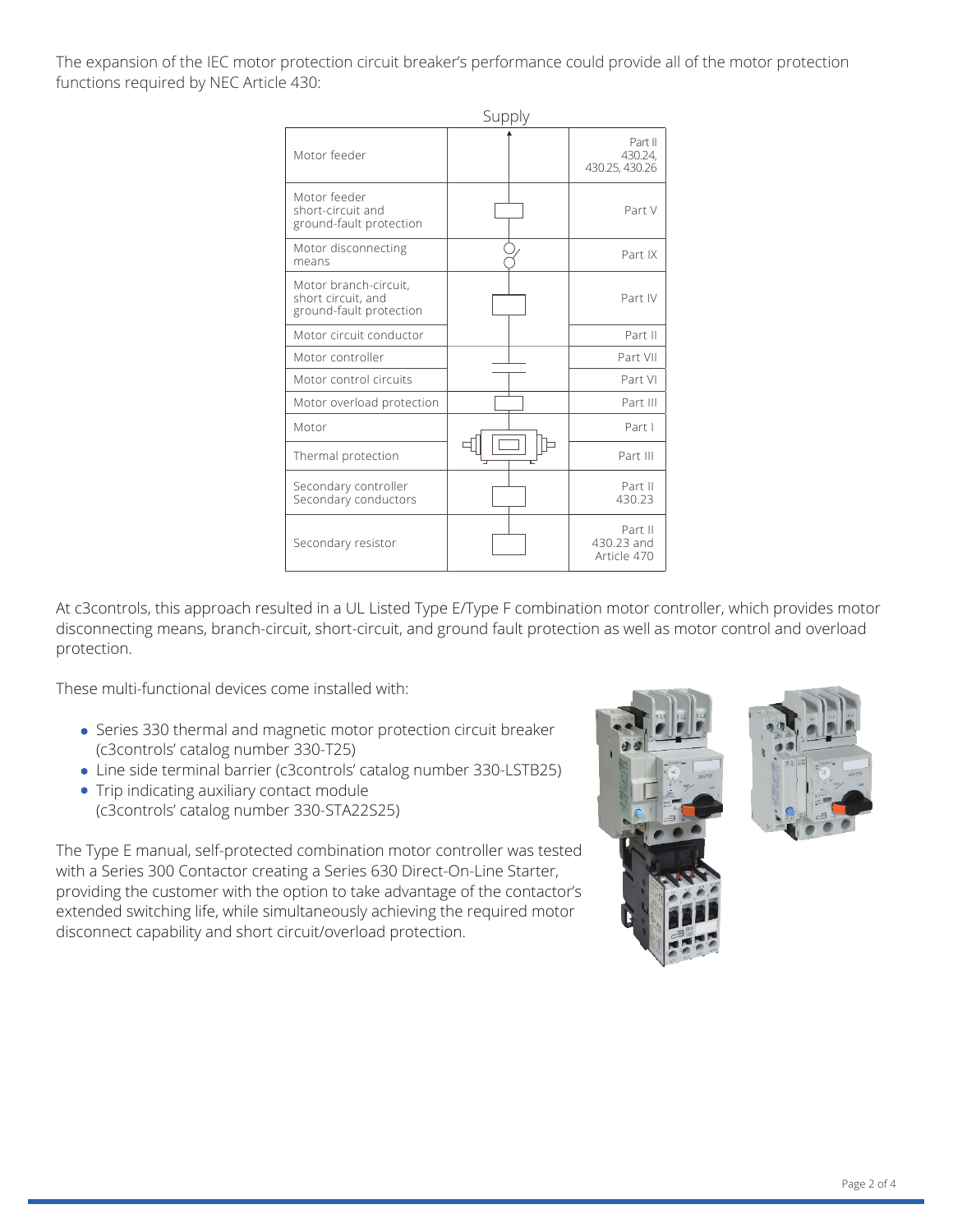Type F construction is very similar to Type E with the following exceptions:

| Type E vs. Type F                                                                                                       |                                                                                                |  |  |
|-------------------------------------------------------------------------------------------------------------------------|------------------------------------------------------------------------------------------------|--|--|
| <b>Type E</b>                                                                                                           | <b>Type F</b>                                                                                  |  |  |
| The entire assembly is self-protected.                                                                                  | Same combination kA ratings as Type E.                                                         |  |  |
| There is a separate set of short circuit and endurance<br>performance tests just for Type E self-protected<br>category. | Only the manual motor starter is<br>self-protected.                                            |  |  |
| The entire assembly is subjected to the Type E<br>short circuit and endurance performance tests.                        | The contactor is not subjected to the Type E<br>short circuit and endurance performance tests. |  |  |
|                                                                                                                         |                                                                                                |  |  |

Since the contactor is not part of the self-protected test, the Type F combination motor controller will clear a short and protect equipment and operators, but the device may not be operational immediately after a fault occurs.

### **Type E/Type F Benefits**

A Type E self-protected combination motor controller can be specified as either a Series 330 or a Series 630, while a Type F self-protected combination motor controller is specified as a Series 630. As a result, c3controls' customers can take advantage of our single part number cataloging system to order a complete starter assembly. If more configuration flexibility is required, he or she can take advantage of the modularity of the device and purchase the desired components separately.

c3controls' Type E/Type F combination motor controllers are optimized for single motor or few motor (less than 3) applications and provide the greatest benefit when used with any three phase motor ≤20Hp @ 460VAC that requires Trip Class 10 thermal overload protection. Both Series 330 and Series 630 devices mount onto a single 35 mm DIN rail or can be panel mounted, reducing labor costs and making installation quick and easy.



### **Application Summary**

c3controls' users do not need to identify and size additional short circuit protective devices. Rather, these are determined by the self-protected combination motor controller. As a result, customers who purchase Type E/Type F devices will recognize simpler bills of materials, reduced inventory requirements, and lower overall costs.